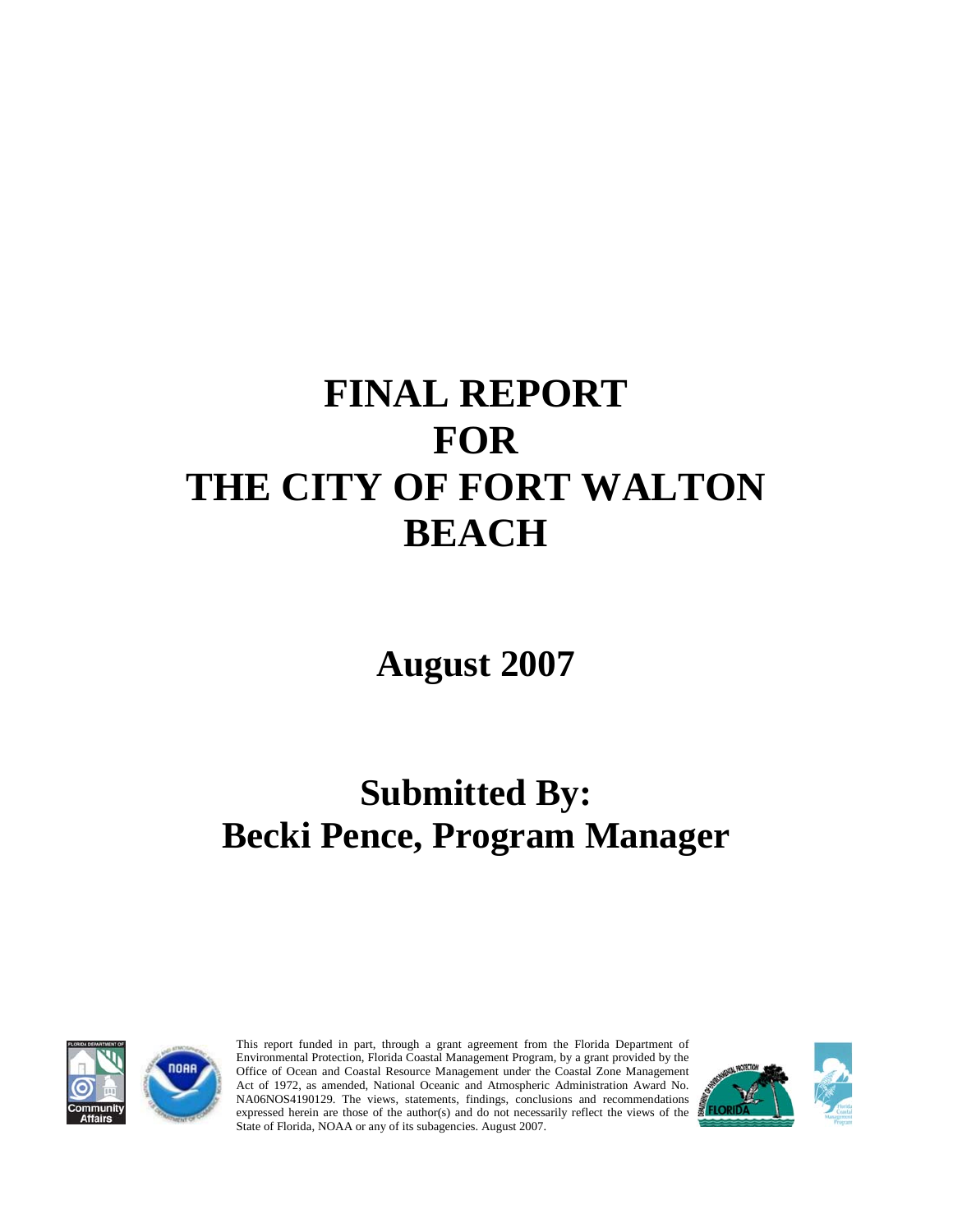### **Executive Summary**

The City of Fort Walton Beach was designated a Waterfronts Florida community for the period of 2005 – 2007. During this period, the Fort Walton Beach Waterfronts Committee (WFPC) created *Charting the Course – The Fort Walton Beach Waterfronts Vision Plan.* In addition to the plan, the Waterfronts Florida Partnership Committee has completed projects listed in the plan such as:

**First year of grant** - "Drains to Bay" stencils, participating in Earth Day, **Second year of grant** – Creating Welcome to Fort Walton Beach signage, a master plan for Liza Jackson Park, and funding through DCA Waterfronts for the studies at the Landing Park for the Fort Walton Beach Visitors Dock.

#### **Methodology**

The Fort Walton Beach Waterfronts Florida Partnership Committee took great strides to make sure that the public was involved in each step of creating the Waterfront Vision Plan. During both years of the grant period, the WFPC held public meetings, as well as the program manager speaking at various neighborhood and civic meetings (Chamber of Commerce First Friday breakfast, engineering club, etc). For projects in public space, such as Liza Jackson Park, the program manager went back to neighborhood meetings to get input on what adjacent neighborhoods would like to see at the park – to include in the Master Plan. The WFPC invited speakers to their monthly meetings on topics such as mooring fields, temporary docking facilities, and master planning.

Once *Charting the Course – Fort Walton Beach Waterfront Vision Plan* was complete, the committee prioritized projects. From this prioritization list, the committee researched topics like permitting and funding for projects. The program manager and committee referred to the Vision Plan quite frequently to make sure that the short term projects were being addressed.

The program manager has outlined what projects, to date, have been completed and if not completed, where the project stands. This will help each department in the City focus on the projects from this time into the future. The committee and staff will continue to rely on the Vision Plan for guidance and will update that plan accordingly.

#### **Outcome**

The WFPC has been able to fully complete some projects. Examples would be installing the "Drains to Bay" stencils (first year), having waterway signage made (with City installation – second year), a master plan of Liza Jackson Park completed (second year), a letter to Fish and Wildlife from the mayor (second year), and researching funding options for the Fort Walton Beach Visitors Dock (second year). During the second year, the program manager assisted in building an oyster reef to improve water quality in local